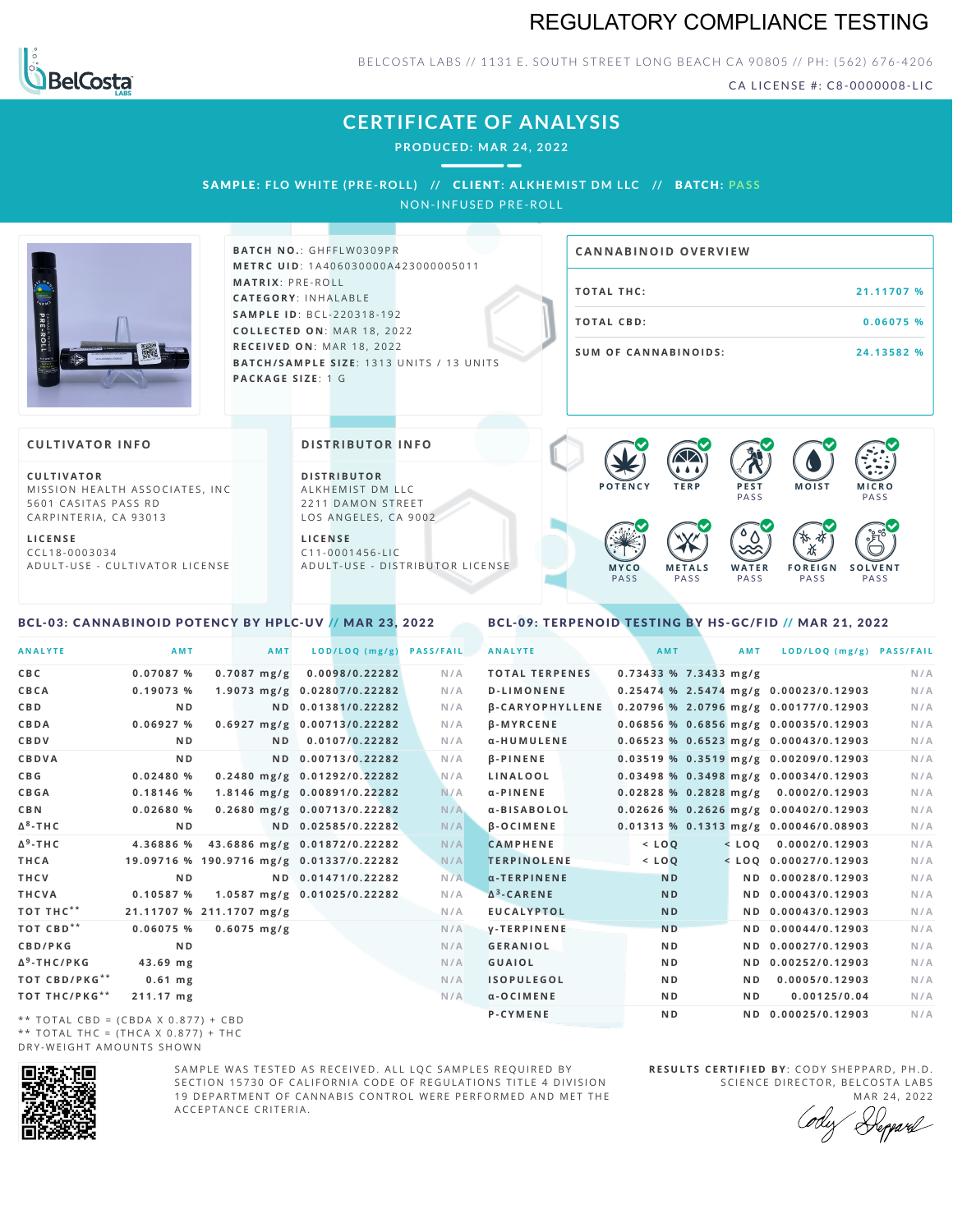# REGULATORY COMPLIANCE TESTING

#### <span id="page-1-0"></span>BCL-13: PESTICIDE TESTING BY GC/MS // MAR 22, 2022

| <b>ANALYTE</b>         | LIMIT         | AMT (µg/g)     | LOD/LOQ (µg/g)  | <b>PASS/FAIL</b> |
|------------------------|---------------|----------------|-----------------|------------------|
| <b>CAPTAN</b>          | $0.7 \mu g/g$ | N <sub>D</sub> | 0.03132/0.09484 | <b>PASS</b>      |
| <b>CHLORDANE</b>       | Any amt       | N <sub>D</sub> |                 | <b>PASS</b>      |
| <b>CHLORDANE CIS</b>   |               | N D            | 0.01107/0.03358 | N/A              |
| <b>CHLORDANE TRANS</b> |               | N <sub>D</sub> | 0.0106/0.03203  | N/A              |
| <b>CHLORFENAPYR</b>    | Any amt       | N <sub>D</sub> | 0.02387/0.07228 | <b>PASS</b>      |

| <b>ANALYTE</b>                      | LIMIT         | AMT $(\mu g/g)$ | $LOD/LOQ$ ( $\mu g/g$ ) | <b>PASS/FAIL</b> |
|-------------------------------------|---------------|-----------------|-------------------------|------------------|
| <b>CHLORPYRIFOS</b>                 | Any amt       | N D             | 0.01113/0.03382         | <b>PASS</b>      |
| <b>DICHLORVOS</b>                   | Any amt       | ND.             | 0.01173/0.03554         | <b>PASS</b>      |
| <b>METHYL PARATHION</b>             | Any amt       | ND.             | 0.01346/0.04078         | <b>PASS</b>      |
| PENTACHLORONI-<br><b>TROBENZENE</b> | $0.1 \mu g/g$ | ND.             | 0.01399/0.04245         | <b>PASS</b>      |
|                                     |               |                 |                         |                  |

## BCL-05: RESIDUAL PESTICIDE ANALYSIS BY LC-MS/MS ESI // MAR 22, 2022

| <b>ANALYTE</b>         |               | LIMIT $AMT (\mu g/g)$ | LOD/LOQ (µg/g) | <b>PASS/FAIL</b> | <b>ANALYTE</b>          |               | LIMIT AMT $(\mu g/g)$ | LOD/LOQ (µg/g) PASS/FAIL |             |
|------------------------|---------------|-----------------------|----------------|------------------|-------------------------|---------------|-----------------------|--------------------------|-------------|
| ABAMECTIN              | $0.1 \mu g/g$ | ND                    | 0.01153/0.04   | <b>PASS</b>      | METALAXYL               | $2 \mu g/g$   | N D                   | 0.00503/0.02             | <b>PASS</b> |
| <b>ACEPHATE</b>        | $0.1 \mu g/g$ | N D                   | 0.00368/0.02   | <b>PASS</b>      | <b>METHIOCARB</b>       | Any amt       | N D                   | 0.00503/0.02             | PASS        |
| <b>ACEQUINOCYL</b>     | $0.1 \mu g/g$ | N D                   | 0.00417/0.02   | <b>PASS</b>      | METHOMYL                | 1 $\mu$ g/g   | N D                   | 0.00494/0.02             | PASS        |
| <b>ACETAMIPRID</b>     | $0.1 \mu g/g$ | N D                   | 0.00464/0.02   | <b>PASS</b>      | <b>MEVINPHOS</b>        | Any amt       | N D                   |                          | PASS        |
| <b>ALDICARB</b>        | Any amt       | N D                   | 0.01109/0.04   | <b>PASS</b>      | <b>MEVINPHOSI</b>       |               | N D                   | 0.00163/0.0084           | N/A         |
| <b>AZOXYSTROBIN</b>    | $0.1 \mu g/g$ | N D                   | 0.00639/0.02   | <b>PASS</b>      | <b>MEVINPHOS II</b>     |               | N D                   | 0.00542/0.0316           | N/A         |
| <b>BIFENAZATE</b>      | $0.1 \mu g/g$ | N D                   | 0.00355/0.02   | <b>PASS</b>      | MYCLOBUTANIL            | $0.1 \mu g/g$ | N D                   | 0.00867/0.04             | PASS        |
| <b>BIFENTHRIN</b>      | $3 \mu g/g$   | ND                    | 0.00473/0.04   | <b>PASS</b>      | <b>NALED</b>            | $0.1 \mu g/g$ | N D                   | 0.00328/0.02             | PASS        |
| <b>BOSCALID</b>        | $0.1 \mu g/g$ | N D                   | 0.00494/0.02   | PASS             | OXAMYL                  | $0.5 \mu g/g$ | N D                   | 0.00455/0.02             | <b>PASS</b> |
| <b>CARBARYL</b>        | $0.5 \mu g/g$ | ND                    | 0.00295/0.02   | PASS             | PACLOBUTRAZOL           | Any amt       | N D                   | 0.00714/0.04             | PASS        |
| CARBOFURAN             | Any amt       | N D                   | 0.00613/0.02   | <b>PASS</b>      | <b>PERMETHRIN</b>       | $0.5 \mu g/g$ | N D                   |                          | PASS        |
| CHLORANTRANIL-         | $10 \mu g/g$  | N D                   | 0.00697/0.04   | PASS             | PERMETHRIN CIS          |               | N D                   | 0.00237/0.0082           | N/A         |
| <b>IPROLE</b>          |               |                       |                |                  | PERMETHRIN TRANS        |               | N D                   | 0.00245/0.0118           | N/A         |
| <b>CLOFENTEZINE</b>    | $0.1 \mu g/g$ | N D                   | 0.0054/0.02    | <b>PASS</b>      | PHOSMET                 | $0.1 \mu g/g$ | N D                   | 0.0043/0.02              | PASS        |
| COUMAPHOS              | Any amt       | N D                   | 0.00215/0.02   | <b>PASS</b>      | PIPERONYLBUTO-          | $3 \mu g/g$   | N D                   | 0.00247/0.02             | PASS        |
| <b>CYFLUTHRIN</b>      | $2 \mu g/g$   | N D                   | 0.05508/0.2    | <b>PASS</b>      | XIDE                    |               |                       |                          |             |
| <b>CYPERMETHRIN</b>    | 1 $\mu$ g/g   | ND                    | 0.00556/0.04   | <b>PASS</b>      | <b>PRALLETHRIN</b>      | $0.1 \mu g/g$ | N D                   | 0.00392/0.02             | PASS        |
| <b>DAMINOZIDE</b>      | Any amt       | N D                   | 0.00227/0.04   | <b>PASS</b>      | PROPICONAZOLE           | $0.1 \mu g/g$ | N D                   | 0.0024/0.02              | PASS        |
| <b>DIAZINON</b>        | $0.1 \mu g/g$ | N D                   | 0.00487/0.02   | <b>PASS</b>      | <b>PROPOXUR</b>         | Any amt       | N D                   | 0.00374/0.02             | PASS        |
| <b>DIMETHOATE</b>      | Any amt       | N D                   | 0.00354/0.02   | <b>PASS</b>      | <b>PYRETHRINS</b>       | $0.5 \mu g/g$ | N D                   |                          | PASS        |
| <b>DIMETHOMORPH</b>    | $2 \mu g/g$   | N D                   |                | <b>PASS</b>      | PYRETHRINS PYRETHRIN I  |               | ND                    | 0.00726/0.04             | N/A         |
| <b>DIMETHOMORPH I</b>  |               | N D                   | 0.00109/0.0078 | N/A              | PYRETHRINS PYRETHRIN II |               |                       | ND 0.00754/0.02284       | N/A         |
| <b>DIMETHOMORPH II</b> |               | ND                    | 0.0015/0.0122  | N/A              | PYRIDABEN               | $0.1 \mu g/g$ | N D                   | 0.0034/0.02              | <b>PASS</b> |
| <b>ETHOPROPHOS</b>     | Any amt       | N D                   | 0.0041/0.02    | <b>PASS</b>      | <b>SPINETORAM</b>       | $0.1 \mu g/g$ | N D                   |                          | PASS        |
| <b>ETOFENPROX</b>      | Any amt       | N D                   | 0.00274/0.02   | <b>PASS</b>      | <b>SPINETORAM J</b>     |               | N D                   | 0.00329/0.016            | N/A         |
| <b>ETOXAZOLE</b>       | $0.1 \mu g/g$ | N D                   | 0.00385/0.02   | <b>PASS</b>      | <b>SPINETORAM L</b>     |               | ND                    | 0.00157/0.016            | N/A         |
| <b>FENHEXAMID</b>      | $0.1 \mu g/g$ | N D                   | 0.01055/0.02   | <b>PASS</b>      | <b>SPINOSAD</b>         | $0.1 \mu g/g$ | ND                    |                          | PASS        |
| <b>FENOXYCARB</b>      | Any amt       | N D                   | 0.00175/0.02   | <b>PASS</b>      | SPINOSAD A              |               |                       | ND 0.00205/0.01438       | N/A         |
| <b>FENPYROXIMATE</b>   | $0.1 \mu g/g$ | N D                   | 0.00481/0.02   | <b>PASS</b>      | SPINOSAD D              |               |                       | ND 0.00104/0.00498       | N/A         |
| <b>FIPRONIL</b>        | Any amt       | N D                   | 0.00478/0.02   | PASS             | <b>SPIROMESIFEN</b>     | $0.1 \mu g/g$ | N D                   | 0.00944/0.04             | PASS        |
| FLONICAMID             | $0.1 \mu g/g$ | N D                   | 0.00398/0.02   | PASS             | <b>SPIROTETRAMAT</b>    | $0.1 \mu g/g$ | N D                   | 0.00208/0.02             | PASS        |
| <b>FLUDIOXONIL</b>     | $0.1 \mu g/g$ | N D                   | 0.01369/0.04   | PASS             | <b>SPIROXAMINE</b>      | Any amt       | N D                   | 0.00344/0.02             | PASS        |
| HEXYTHIAZOX            | $0.1 \mu g/g$ | N D                   | 0.00297/0.02   | PASS             | <b>TEBUCONAZOLE</b>     | $0.1 \mu g/g$ | N D                   | 0.00816/0.04             | PASS        |
| IMAZALIL               | Any amt       | N D                   | 0.0056/0.02    | PASS             | <b>THIACLOPRID</b>      | Any amt       | N D                   | 0.0039/0.02              | PASS        |
| IMIDACLOPRID           | $5 \mu g/g$   | N D                   | 0.00645/0.02   | PASS             | <b>THIAMETHOXAM</b>     | $5 \mu g/g$   | N D                   | 0.00358/0.02             | PASS        |
| KRESOXIM-<br>METHYL    | $0.1 \mu g/g$ | N D                   | 0.00339/0.02   | PASS             | TRIFLOXYSTROB-<br>ΙN    | $0.1 \mu g/g$ | N D                   | 0.00421/0.02             | PASS        |